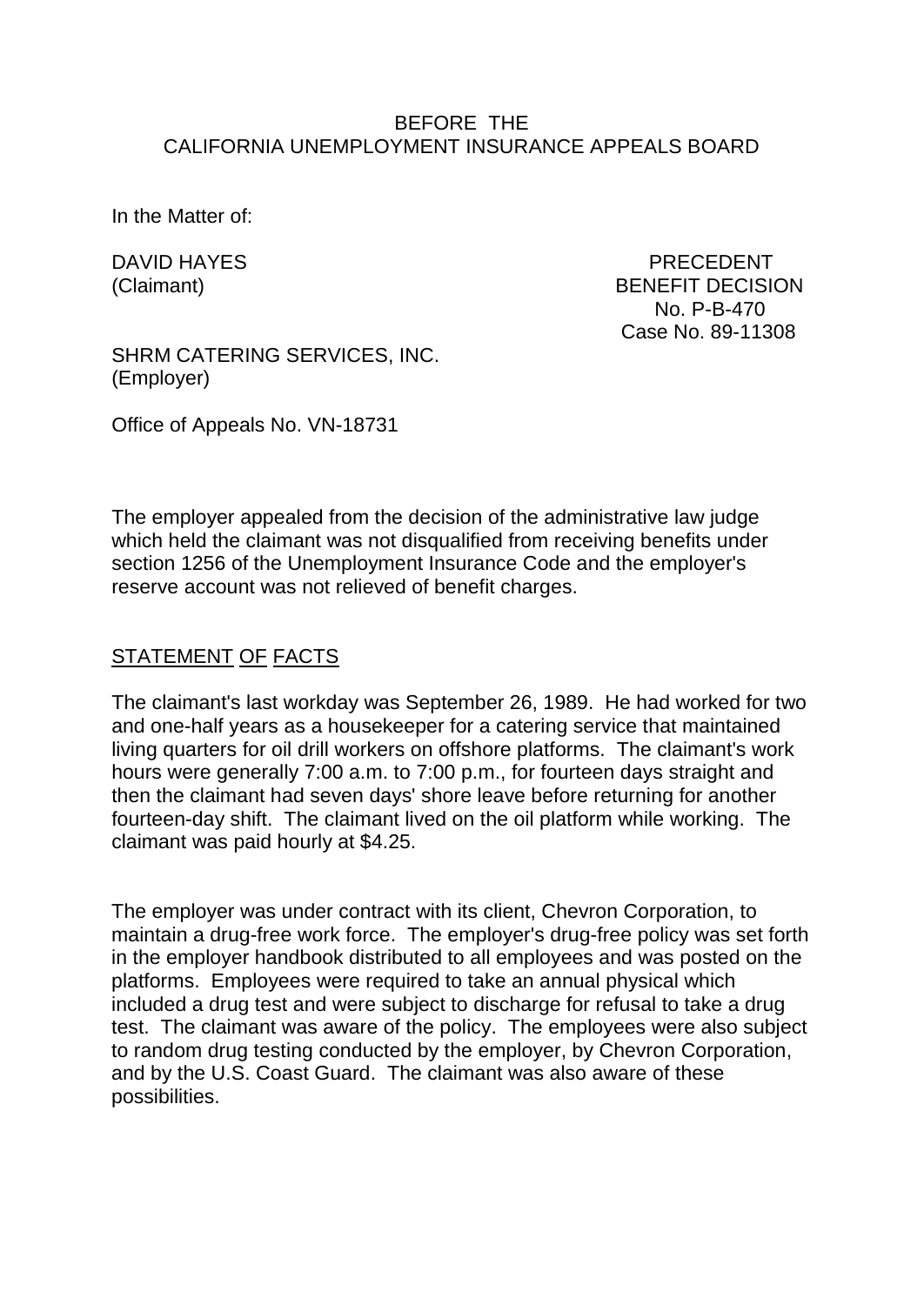As part of his pre-employment physical, in 1987 the claimant was given a drug screen in which, according to the claimant, he tested positive for marijuana. He eventually was hired despite the positive test. Although required to take a drug screen as part of his annual physical, he told his then supervisor that he would at the time test positive, and he was not required to take the screen.

In May, 1988, the claimant was given a random drug screen and tested positive for cocaine and marijuana use. He was suspended for approximately three weeks before he was returned to work.

In May, 1989, a new supervisor was appointed and began to enforce strictly the employer's drug-free policy. Shortly prior to September 26, 1989, his last day of work, the supervisor advised the claimant that he would soon be asked to take his annual physical, which would include a drug screen. While the claimant was on his next shore leave, the supervisor scheduled the claimant's physical which was to be completed before the claimant returned to the platform. The claimant was not expecting the physical until the following shore leave. He told the supervisor that he would not take the drug test at this time because he knew he would test positive. When he refused to take the drug test, the employer discharged him.

The claimant acknowledged smoking marijuana while on shore. He stated that, even if he ingested the drug on the night before reporting back to work, its effects would have worn off completely by the time he reached the platform. He explained that, on these occasions, he would make the two-hour drive from his home to the helipad with the car windows open and drink a lot of coffee. He usually had to wait for an hour for a helicopter to carry him to the platform. By the time he reached the platform he would be fine. He knew that the platform was a dangerous place to work and he had witnessed several accidents. He knew that it would pose a danger to himself if he were impaired while working on the platform because it would be easy to slip on one of the many steps or to spill kitchen grease on himself.

The claimant contended that it was not fair for the employer to demand a drug screen with the annual physical when it had waived that requirement for the two preceding years. If he had been given more advance notice of the screen, he would have made certain that he was "clean". The claimant denied any drug usage while offshore.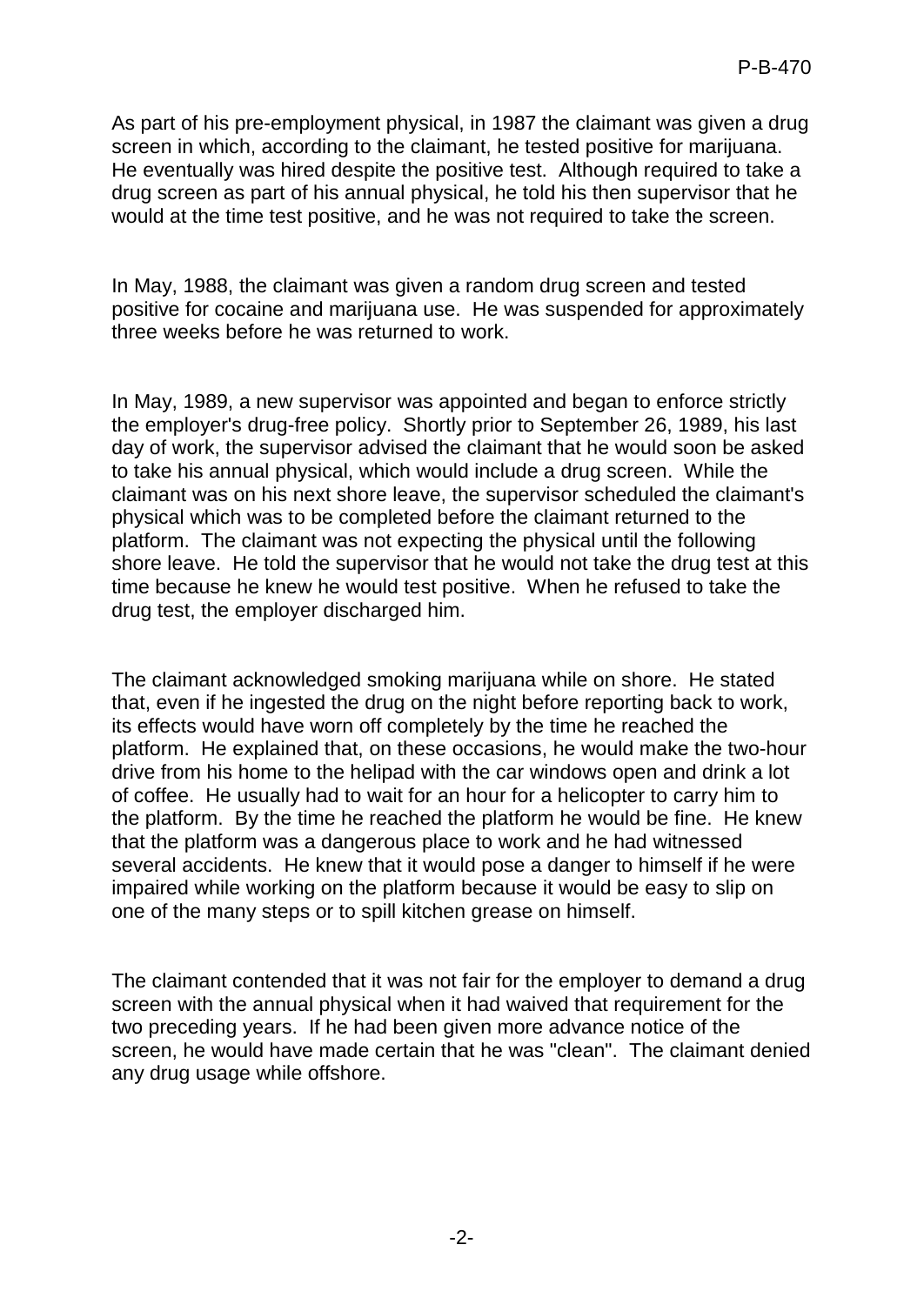The employer contended that it was immaterial that the drug policy had not been strictly enforced in the past. The purpose of the drug policy was to enhance safety in the workplace. The tests were not scheduled to provide the employees with an opportunity to get clean for the test while engaging in drug usage during the rest of the year.

# REASONS FOR DECISION

Section 1256 of the Unemployment Insurance Code provides that an individual is disqualified for benefits if he or she has been discharged for misconduct connected with his or her most recent work.

Sections 1030 and 1032 of the Unemployment Insurance Code provide that the employer's reserve account shall be relieved of benefit charges if the claimant was discharged for misconduct.

Citing Maywood Glass Co. v. Stewart (1959) 170 Cal.App.2d 719, the California Unemployment Insurance Appeals Board in Precedent Decision P-B-3 defined "misconduct connected with the work" as a substantial breach by the claimant of an important duty or obligation owed the employer, wilful or wanton in character, and tending to injure the employer.

An employee's deliberate disobedience of a lawful and reasonable instruction of the employer, related to the employer's business, is misconduct (Precedent Decision P-B-190).

In Precedent Decision P-B-454 an employee was discharged as a result of refusing to submit to a drug test. The Appeals Board found that although a drug test is a search and is subject to the constraints imposed by the United States and California Constitutions, there is a permissible encroachment on a worker's privacy when there is a reasonable suspicion that a person working in an inherently dangerous occupation is in some way impaired. In that case, the employer did have a reasonable suspicion that the claimant was impaired, based upon direct observation of his conduct.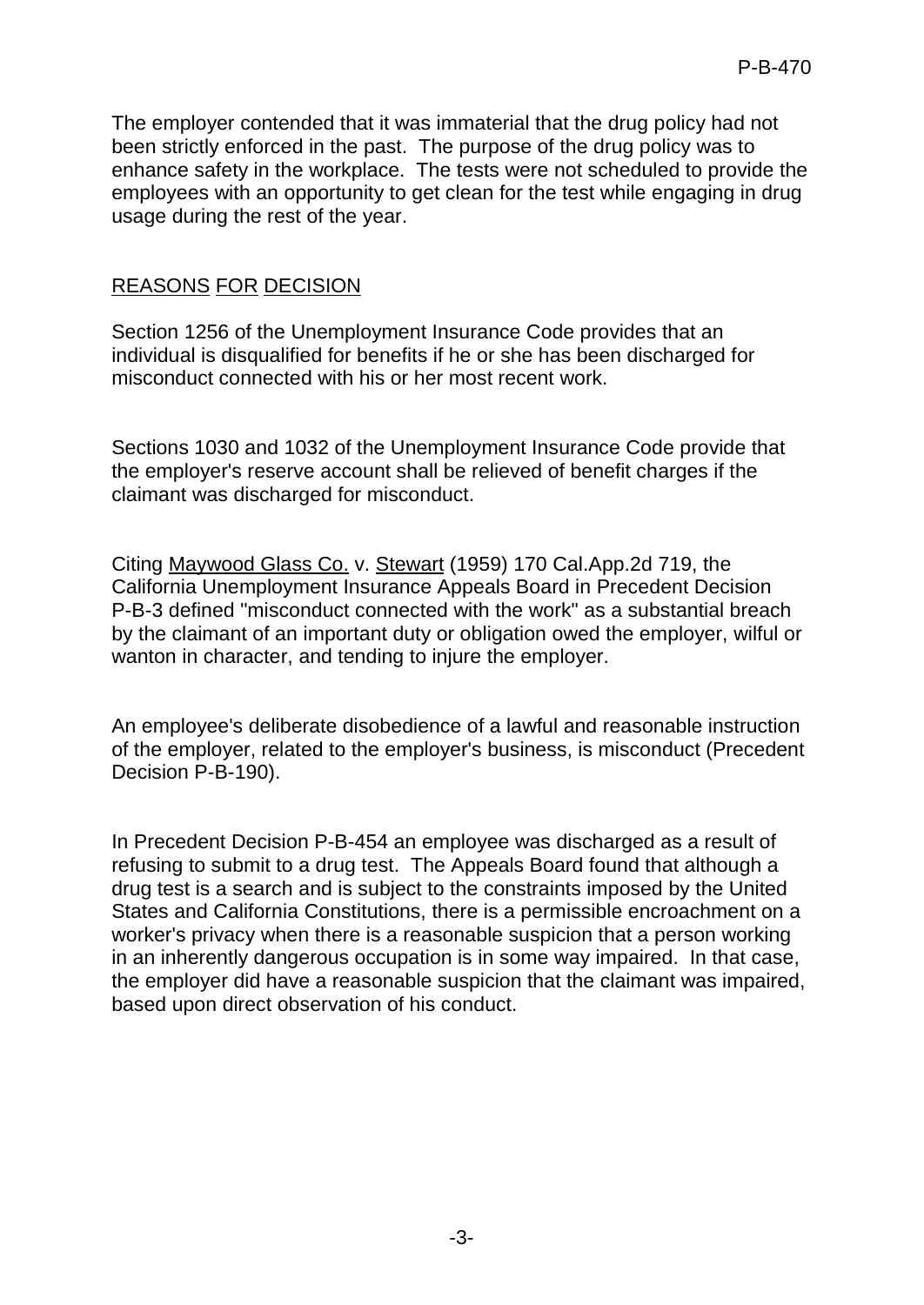In Precedent Decision P-B-467 a claimant was discharged by his employer but was reinstated upon the condition he agree to submit to random drug testing. Thereafter, a random drug test was administered and the claimant tested positive. The Appeals Board held that by reporting to work with a detectible level of illegal drugs in his body, the claimant evinced a disregard of a standard of behavior which the employer had a right to expect and the Board concluded that the claimant was discharged for misconduct.

The case before us is distinguishable from P-B-454 because this case involves no reasonable suspicion that the claimant was impaired due to drugs. Unlike P-B-467, the factual situation here does not involve an employee who was reinstated to employment on condition that he would be subject to random testing for drugs. Here, the issue is whether the claimant can be discharged for refusal to take a regularly scheduled annual physical which includes drug screening.

In 1972, Article I, section 1 of the California Constitution was amended to provide that the right of "privacy" is among the people's inalienable rights. California appellate courts and at least one federal court have consistently held, in varying contexts, that Article I, section 1 provides some protection against nongovernmental intrusion, as well as state conduct. (Porten v. University of San Francisco (1976) 64 Cal.App.3d 825; Cutter v. Brownbridge (1986) 183 Cal.App.3d 836; Miller v. National Broadcasting Company (1986) 187 Cal.App.3d 1463; Chico Feminist Women's Health Center v. Scully (1989) 208 Cal.App.3d 230; Chico Feminist Women's Health Center v. Butte Glenn Medical S. (1983) 557 F.Supp. 1190; Wilkinson v. Times Mirror Corporation (1989) 215 Cal.App.3d 1034; Semore v. Pool (1990) 217 Cal.App.3d 1034; Luck v. Southern Pacific Trans. Co. (1990) 218 Cal.App.3d 1.

This case does not involve governmental action. Thus, the right to be free from unreasonable search and seizure protected by the Fourth Amendment of the United States Constitution is not in issue. Nonetheless, in Wilkinson, supra, the Court of Appeals looked to United States Supreme Court decisions under the Fourth Amendment for guidance with regard to the right of privacy under the California Constitution. The Fourth Amendment prohibits only unreasonable searches. In Skinner v. Railway Labor Executives Association (1989) 489 US \_\_\_ (103 L.Ed.2d 639, 109 S.Ct. 1402) the Court balanced the intrusiveness of testing against the government's interest served by testing without individualized suspicion and found the testing to be constitutionally permissible. As there were only "limited threats" to employees' justifiable expectations of privacy, the government had a compelling interest in testing without individualized suspicion in order to insure the safety of the public and employees themselves.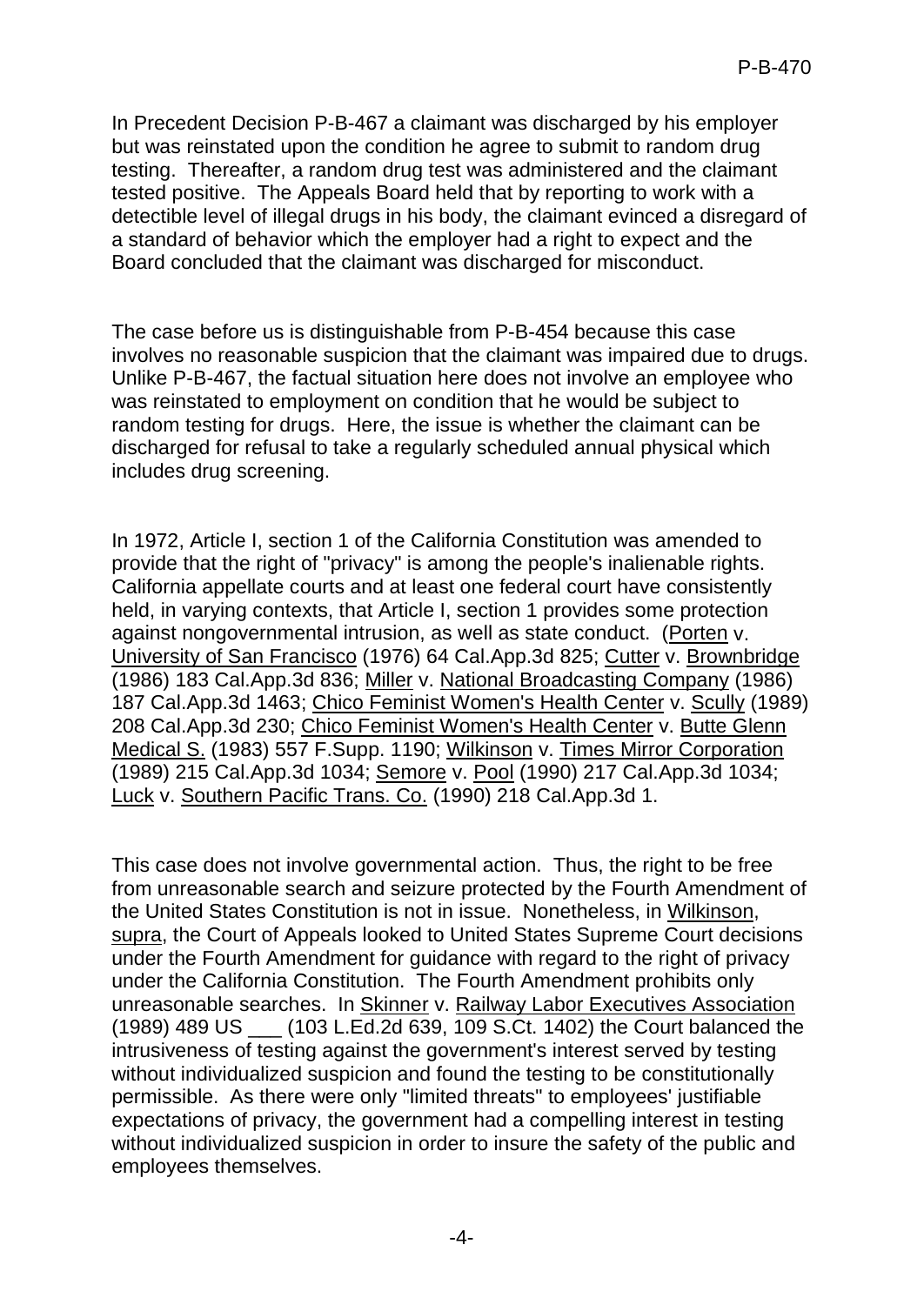In Wilkinson, supra, the Court addressed the issue of mandatory pre-employment physicals with a drug screen and concluded that the right of privacy under Article I, Section 1 of the California Constitution is not absolute. The court engaged in a balancing of interests. Whether an individual's constitutional right of privacy has been invaded depends upon whether the individual had a personal and objectively reasonable expectation of privacy which was infringed and whether the challenged conduct is reasonable and minimizes the intrusiveness on the right of privacy.

Wilkinson involved job applicants and their refusal to be tested for drugs. Luck v. Southern Pacific Trans. Co., supra, involves a non-safety employee who worked as a computer programmer in an office environment. The case addresses the issue of such an employee's refusal to provide a urine sample in the course of a random, first-time, unannounced drug test. The court in Luck held that an employer may overcome an employee's expectation of privacy only upon a showing of compelling need.

Unlike the plaintiff in Luck, the claimant in the case before us was not working in an office but on an offshore oil platform with all of its attendant hazards. He was not being required to submit to a random, unscheduled, first-time drug test as was Luck. His was a regularly scheduled test which had been given in the past. Only the exact date of the test was unknown. Moreover, he had tested positive in the past and had consequently been suspended from his work. Clearly, his expectation of privacy was far less than that of Luck.

In determining the test to be applied, that is, the balancing test of Wilkinson, supra, or the compelling interest test of Luck, supra, the critical factor is the individual's expectation of privacy. It is not the individual's employment status, as the dissent argues. The Wilkinson court does indeed state that perhaps the most important factor in its analysis is that plaintiffs are applicants for employment, not employees (Wilkinson, supra, at 1048). It does so, however, in the context of analyzing their expectation of privacy. "Any individual who chooses to seek employment necessarily also chooses to disclose certain personal information to prospective employers . . . and to allow the prospective employer to verify that information" (Id. at 1048).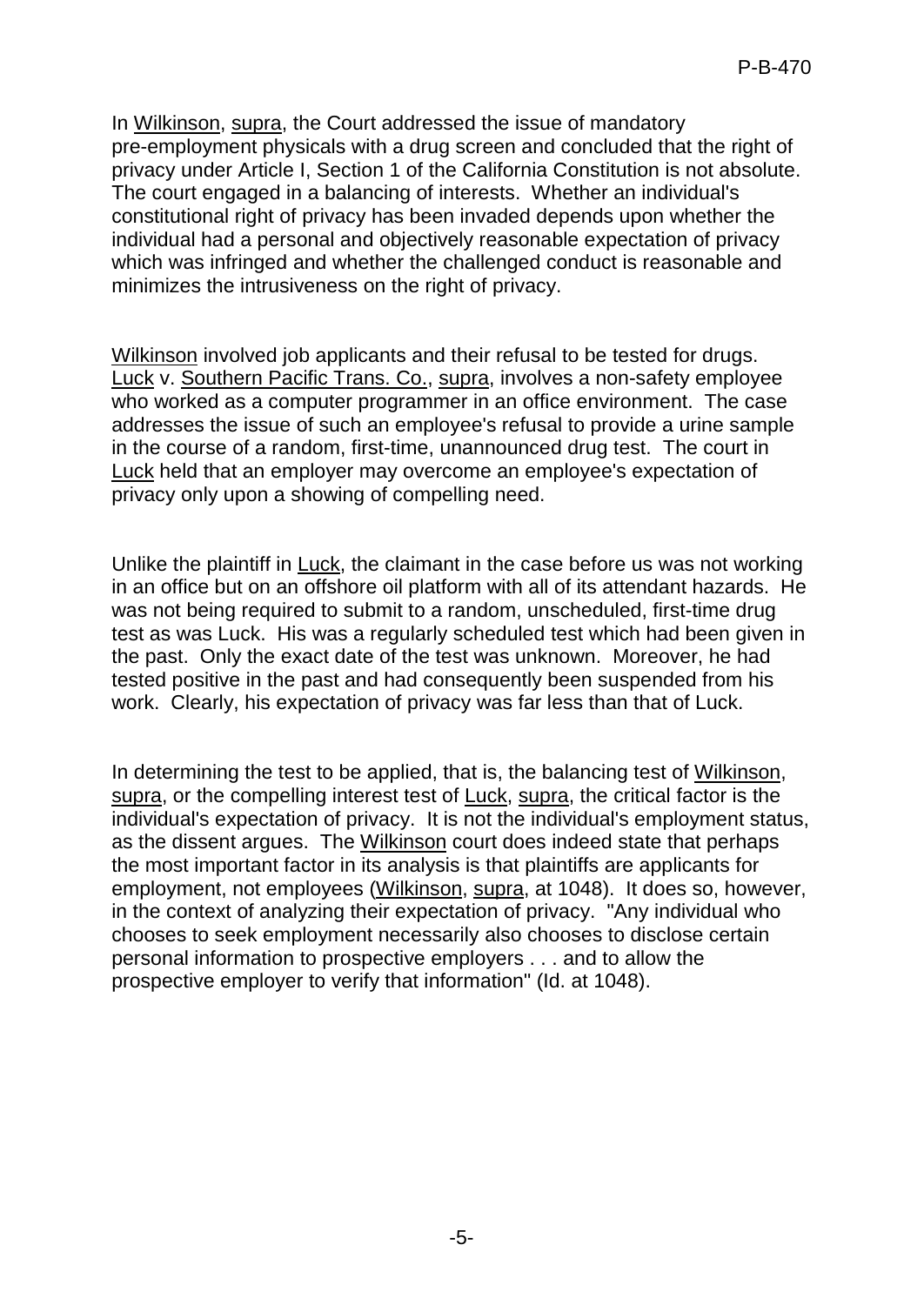Here, the claimant did not have an expectation of privacy sufficient to offset the employer's interest in insuring a drug-free workplace. He knew that his working environment was dangerous. He was aware that his employment was subject to random testing and to an annual physical which included drug screening. He knew from May of 1989 that the new supervisor was enforcing the testing policy. He knew specifically that his physical exam would be scheduled in October. The employer happened to schedule the testing for the claimant's first shore leave in October. We do not believe that the claimant had a reasonable expectation that the testing would occur during a later leave, affording him the opportunity to test "clean".

Given all of the circumstances of this case, we believe that the more appropriate test to be applied is the reasonableness test utilized in Wilkinson, supra, rather than the compelling interest test set forth in Luck, supra.

The employer hired the claimant to work in a dangerous environment on an offshore oil drilling platform. For safety reasons, the employer has an obvious interest in having its work force drug free. The employer was contractually obligated to its client to maintain a drug-free work force. In addition, the claimant had tested positive in the past.

On balance, the employer's interest in having its employees submit to annual drug testing was substantial while the claimant's expectation of privacy was minimal. No issue was raised with regard to the invasiveness of the testing procedure utilized by the employer. Given these circumstances, we do not believe that the claimant's right of privacy was substantially burdened or affected by the annual drug testing requirement. Accordingly, the claimant's rights under Article 1, Section 1 were not violated. In so holding, we are not stating that the employer's testing requirement could not satisfy the more rigorous standard of the compelling interest test. We are simply declining to apply that standard.

By refusing to submit to the drug screen, a reasonable requirement of the employer directly related to its business, the claimant was insubordinate and therefore we conclude that the resulting discharge was for misconduct.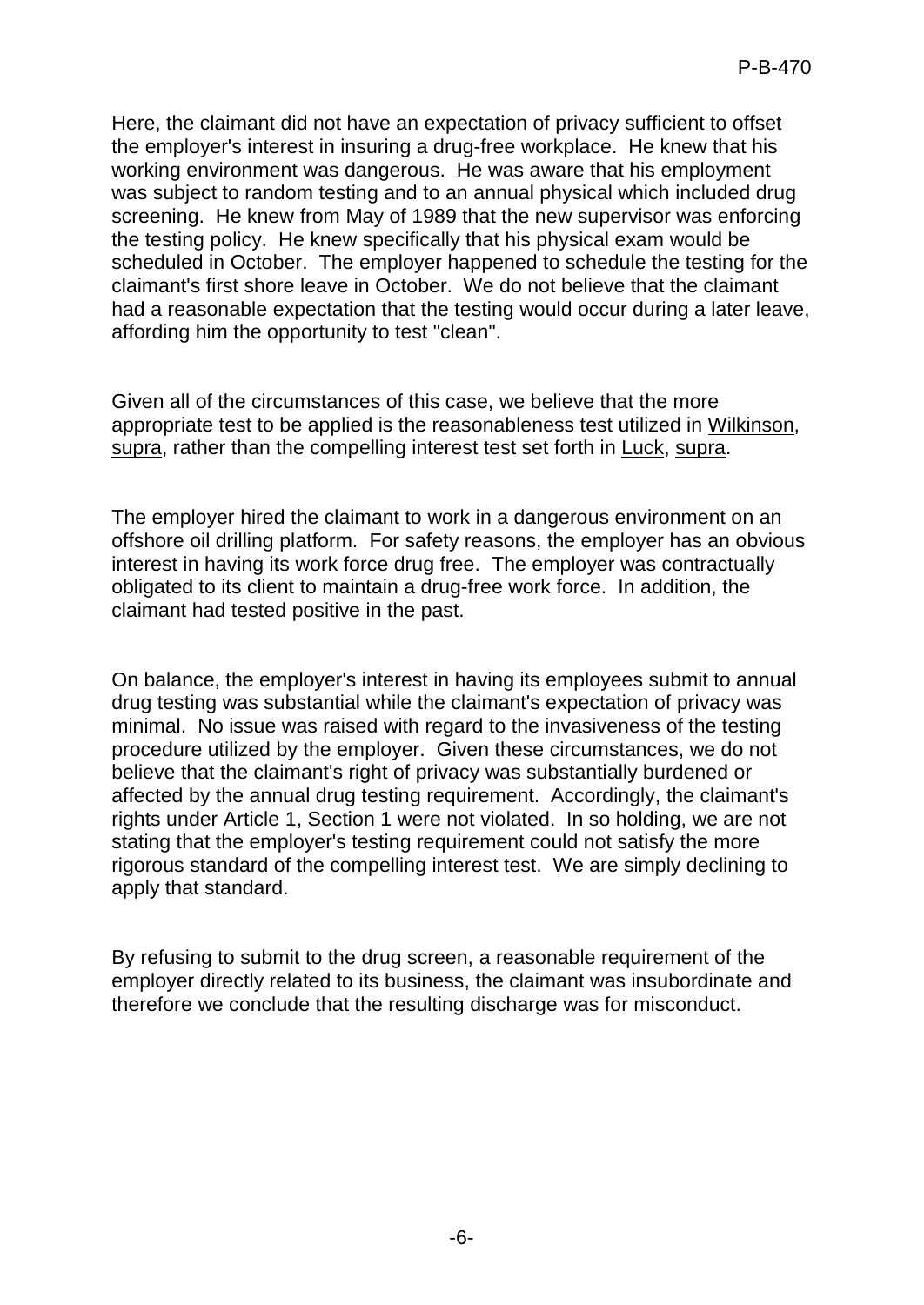## **DECISION**

The decision of the administrative law judge is reversed. The claimant was discharged for misconduct. Entitlement to benefits shall cease on the date this decision becomes final, unless the claimant earns or has earned five times his weekly benefit amount in bona fide employment after September 27, 1989. The employer's reserve account is relieved of charges.

Sacramento, California, September 6, 1990.

### CALIFORNIA UNEMPLOYMENT INSURANCE APPEALS BOARD

ROBERT L. HARVEY, Chairman

GEORGE E. MEESE

J. RICHARD GLADE

JAMES S. STOCKDALE

CHARLES W. WARD

DISSENTING - Written Opinion Attached:

LORETTA A. WALKER

DEBRA A. BERG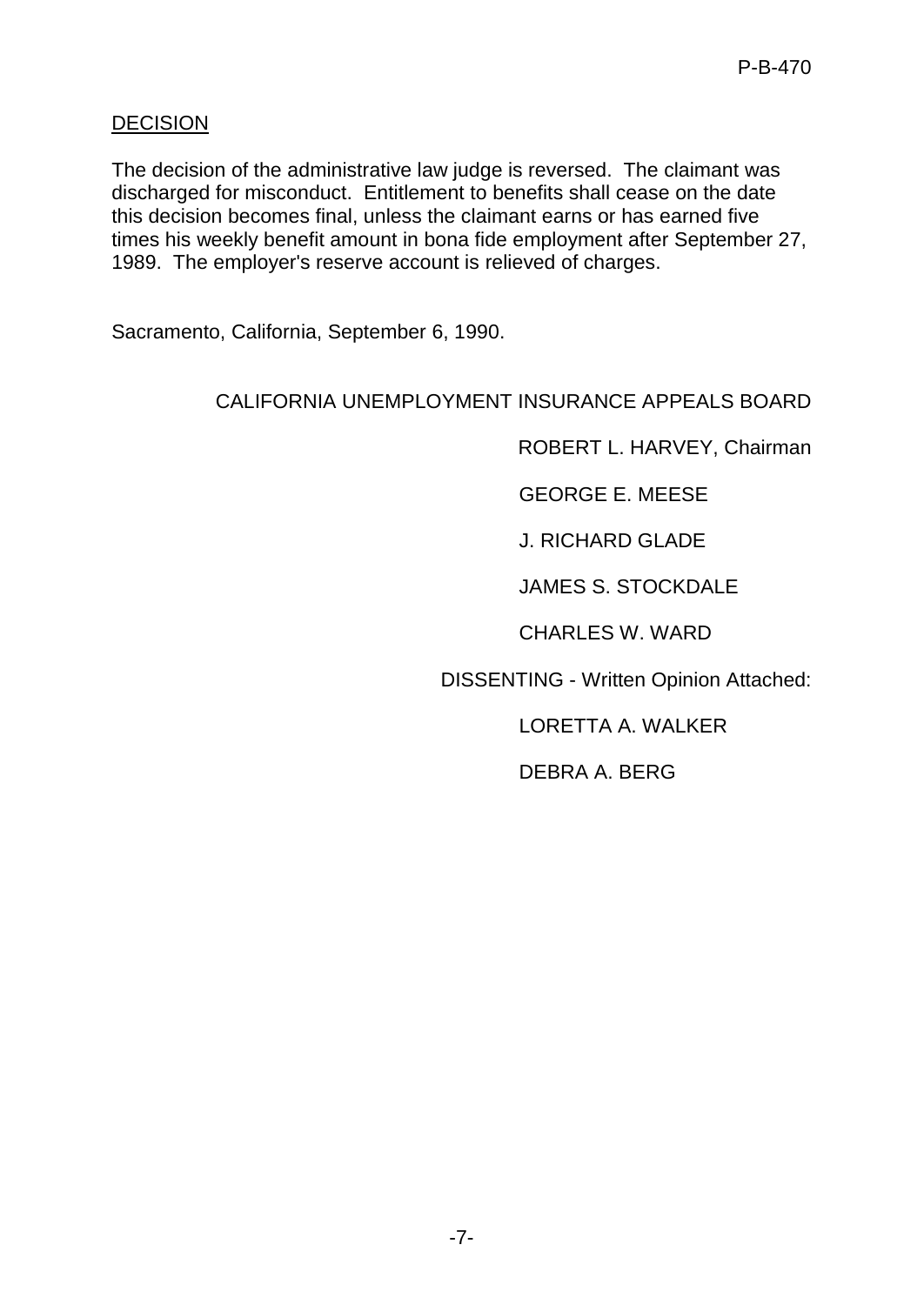# DISSENTING OPINION

We are unwilling to embrace the majority's rationale in this matter.

We subscribe to the majority's expressed contention that the employer and its employees had a significant legitimate interest in a drug-free work environment. We do not, however, agree that this interest was sufficient to overcome the claimant's guarantees under the California Constitution and the Bill of Rights.

The majority has reached some factual and legal conclusions with which we cannot concur. We think that the legal standard used in the majority's analysis is incorrect, and that the Board should be applying a compelling interest test, rather than a balancing test, to the issues here. And we disagree fundamentally with the majority's treatment of the right of privacy. It is the threat to this inalienable right that compels our dissent.

#### a. The claimant's job classification.

The claimant here was a housekeeper. He made beds, washed dishes and clothes, and cleaned bathrooms and living quarters as part of a general-purpose utility and catering crew. He was not involved in food preparation. Although his own testimony tended to exaggerate the dangers he said he faced on the job, we see no inherent risk or sensitivity in his job duties. His employment was not the kind that involved safety or security issues. He had the work responsibilities of a maid and a dishwasher.

Earlier this year, the California Court of Appeal, Fourth District, touched on this exact issue in assessing the intrusiveness of a pupillary-reaction drug test on an employee of a chemical plant. In Semore v. Pool (1990) 217 Cal.App.3d 1087, petn. for review den. (SO14590, May 31, 1990), the court stated that ". . . safety concerns may justify daily drug testing of an employee in charge of a chemical process but those same concerns would not be present if the employee was a gardener. The nature of the job therefore would enter into the balancing process." Semore, supra, at 1100.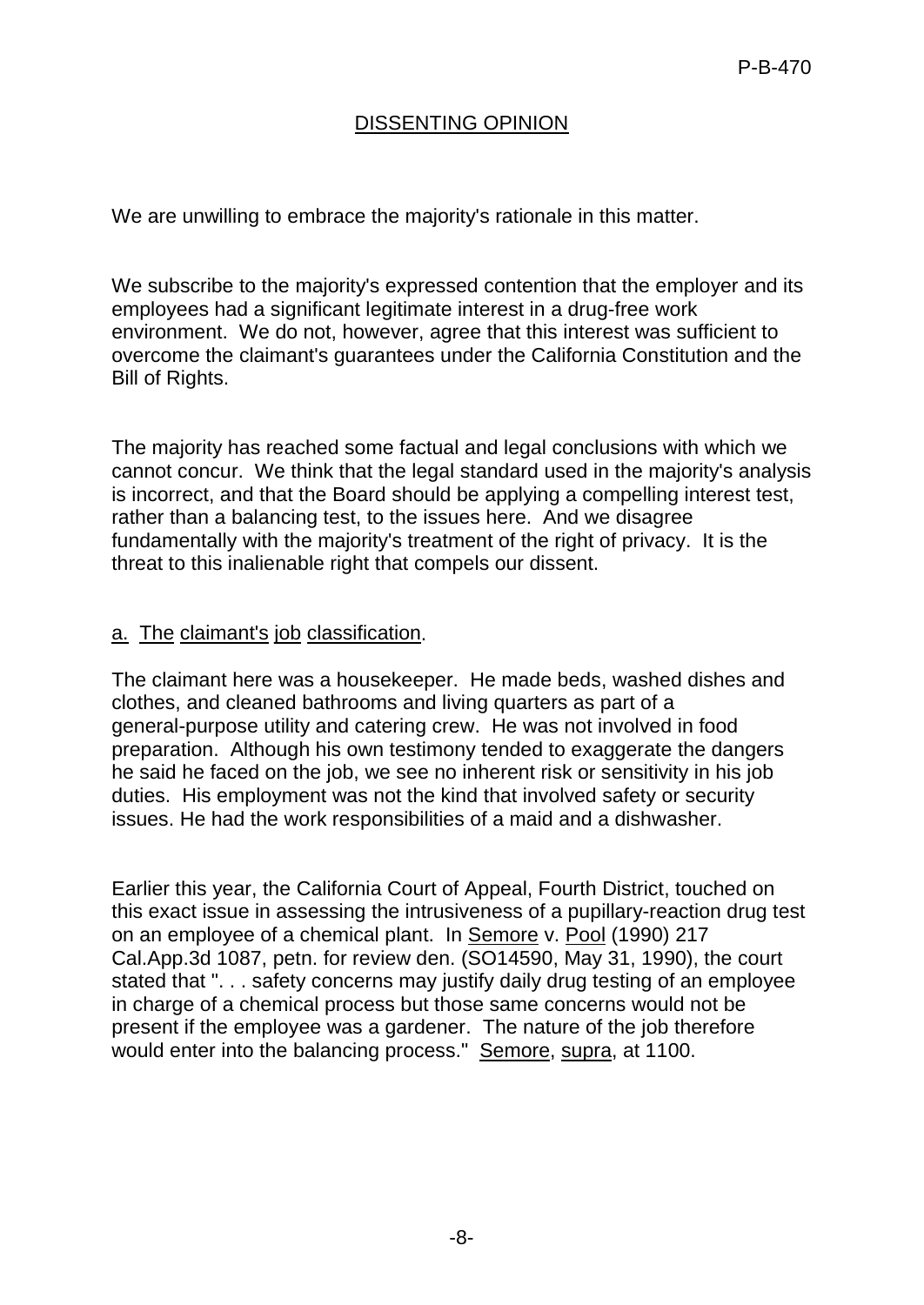The issue of the claimant's job category is the most critical factor in this case.

The two drug-testing decisions issued last year by the United States Supreme Court (Skinner v. Railway Labor Executives Association (1989) 489 U.S. \_\_\_, 103 L.Ed.2d 639; Treasury Employees v. Von Raab (1989) 489 U.S. \_\_\_, 103 L.Ed.2d 685) both emphasize the importance of the job functions and duties performed by the affected workers in striking the balances between the employers' interests and the employees' rights. Those decisions were grounded in the clear safety concerns raised by railroad crew members, or Customs Service employees in drug interdiction, working under the influence of alcohol or drugs.

Those concerns were not present in this case. The employer in this case made no showing that this worker was involved in inherently dangerous or sensitive employment. This claimant's job provided none of the safety or security factors that had earlier provided the basis for the court's guidelines in Skinner and Von Raab. For the guidelines in this case, we look elsewhere.

Mere proximity to a dangerous occupation is not enough either. The busboy in the Customs Service employees' cafeteria does not surrender his constitutional rights just because he is paid to scrape off dirty plates. For this same reason, the oil workers' housekeeper also does not waive his rights. Nor do we place any reliance on the housekeeper's belief that his job was risky. We would not likely vote in favor of a random test for a casual laborer for the phone company who, while delivering the new edition of the classified pages, feared dropping a book on his foot.

The Supreme Court in Von Raab also exhibited an awareness of the significance of particular job duties when it declined to apply its holding in that case to all classes of treasury employees whom the Customs Service had sought to test randomly. After finding insufficient clear evidence that workers in the job categories of baggage clerk, messenger, accountant, and animal caretaker were in positions with access to the kind of sensitive material that had triggered a drug testing requirement for other workers in that case, the Court remanded that question for further hearing. Von Raab, ante, at  $\qquad$ , 103 L.Ed.2d at 710.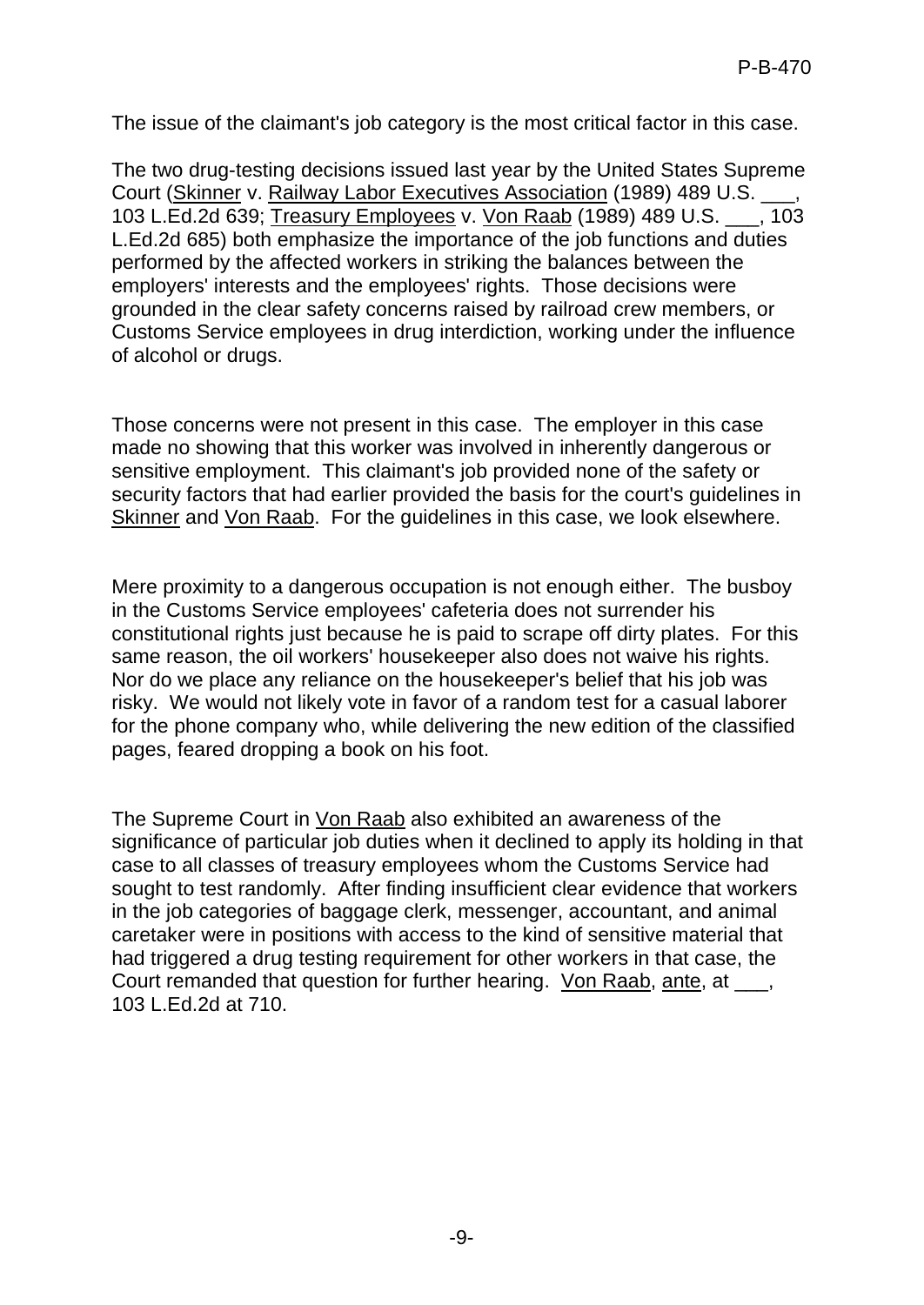In a similar vein, the employers of criminal prosecutors and Justice Department employees with access to grand jury proceedings have not shown sufficient governmental interest to warrant drug testing (Harmon v. Thornburqh (D.C. Cir. 1989) 878 F.2d 484, at 490-492). A case involving county correctional employees who have no reasonable opportunity to smuggle narcotics to prisoners (Taylor v. O'Grady (7th Cir. 1989) 888 F.2d 1189, at 1199-1201) has reached a similar result. Comparable questions have been raised about the propriety of drug testing for secretaries, engineering technicians, research biologists, and animal caretakers who work at chemical and nuclear surety facilities (National Federation of Federal Employees v. Cheney (D.C. Cir. 1989) 884 F.2d 603, at 611-612), and for civilian lab technicians at Army drug testing laboratories (id., at 614), and for police department personnel who neither carry weapons nor participate in drug interdiction procedures (Guiney v. Roache (1st Cir. 1989) 873 F.2d 1557, at 1558).

This issue has been the focus of an important recent California Court of Appeal case involving the testing of computer programmers (Luck v. Southern Pacific Transportation Company (1990) 218 Cal.3d 1, petn. for review den. (SO14832, May 31, 1990)).

Barbara Luck was hired by Southern Pacific as a signal department draftsperson and was eventually promoted to a position as a computer programmer, managing data for the engineering department. She wore standard business attire to work and was in no way classified as a safety employee. Southern Pacific instituted a new safety program for the engineering department which, among other things, required all employees in that division to consent to a drug test. She considered the test offensive, refused to take it, and was fired.

In finding in her favor in a wrongful termination action, the First District Court of Appeal distinguished the safety concerns present in Von Raab and in Skinner. In those cases the possibility of a drug- or alcohol-induced mistake was immediate and irreversible, while an error by someone in the engineering department, although possibly dangerous as part of a larger chain of circumstances, was wholly different from the sort of risk involved with someone who carries a gun or drives a train. "Skinner and Von Raab provide no basis for finding that an office employee constitutes a safety risk when the chain of causation between misconduct and injury is greatly attenuated." (Luck, ante, at 23.)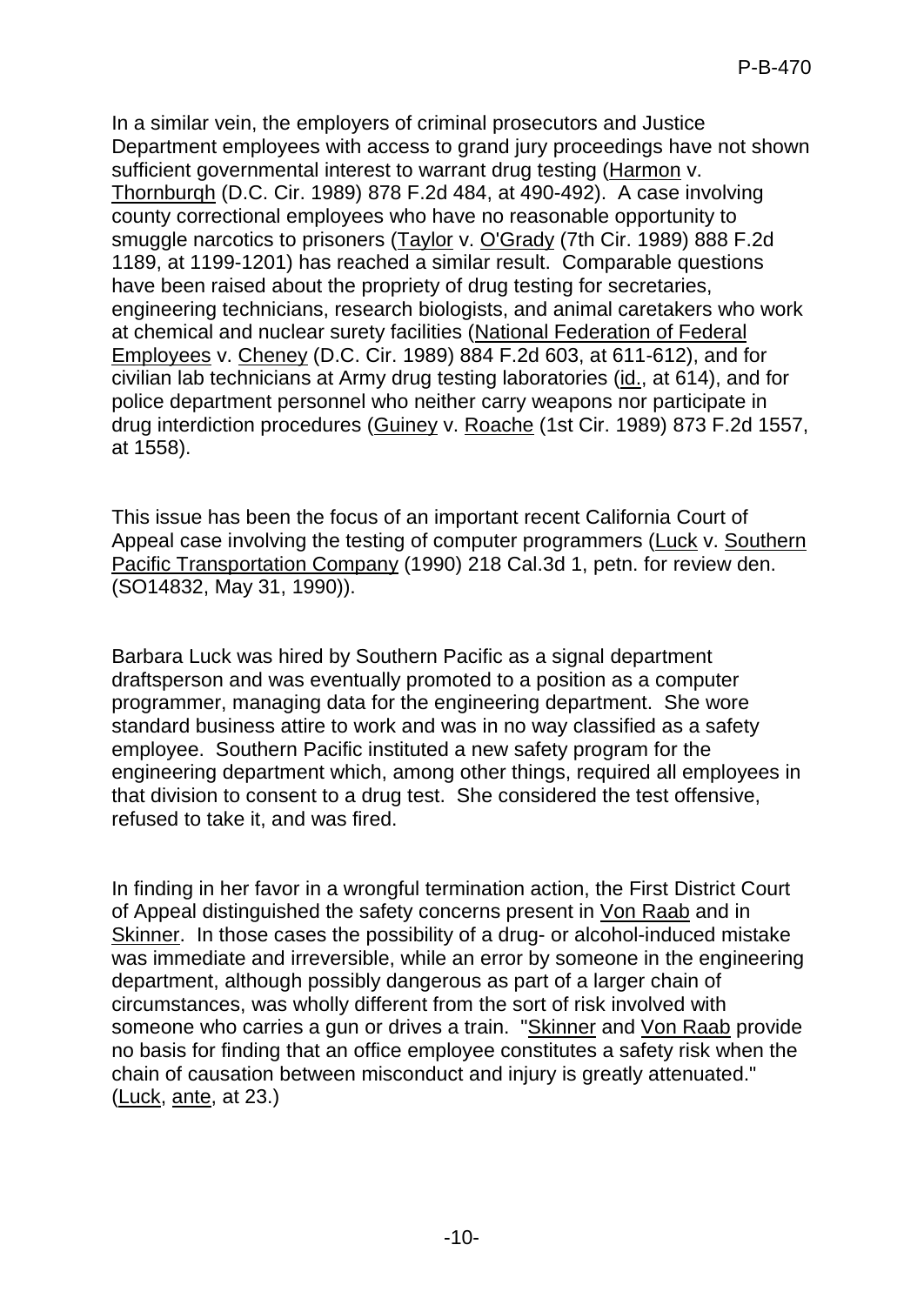The message from the numerous state and federal courts speaking on the drug testing issue is clear. The worker's job category is a determining factor in whether testing is appropriate. We should be adopting that standard here as well.

# b. The compelling interest test.

Article 1, section 1 of the California Constitution provides: "All people are by nature free and independent and have inalienable rights. Among these are enjoying and defending life and liberty, acquiring, possessing, and protecting property, and pursuing and obtaining safety, happiness, and privacy."

The analyses of all of the major recent California court decisions in employment drug testing cases, in Luck, in Semore, and in Wilkinson v. Times Mirror Corp. (1989) 215 Cal.App.3d 1034, petn. for review den. (SO13479, March 15, 1990), are firmly rooted in Article 1, section 1 of the California Constitution. So should this one.

The majority in the case now before us has elected to use the analysis in Wilkinson to delineate the scope of the respective interests of employer and employee in an employment-related drug testing context. Wilkinson, a case involving the preemployment testing of writers and editors for a legal publishing company, advanced the balancing test, and the majority has applied that test here. Luck, on the other hand, utilized the compelling interest test. It is clear to us that the compelling interest test should be applied here, instead of the balancing test, and no less an authority than the court in Wilkinson explains why the majority in this case applied the incorrect test.

The plaintiffs in Wilkinson were job applicants, not employees. They had an expectation of privacy lower than, and wholly different from, the expectation of Barbara Luck, or, for that matter, the claimant in this case. The Wilkinson court underscores this point: "[W]e assess the effect of Matthew Bender's drug-testing policy on plaintiffs' constitutionally protected right of privacy. Perhaps the most important factor in our analysis is that plaintiffs are applicants for employment, not employees, either public or private. Any individual who chooses to seek employment necessarily also chooses to disclose certain personal information to prospective employers, such as employment and educational history, and to allow the prospective employer to verify the information." Wilkinson, ante, at 1048 (emphasis added).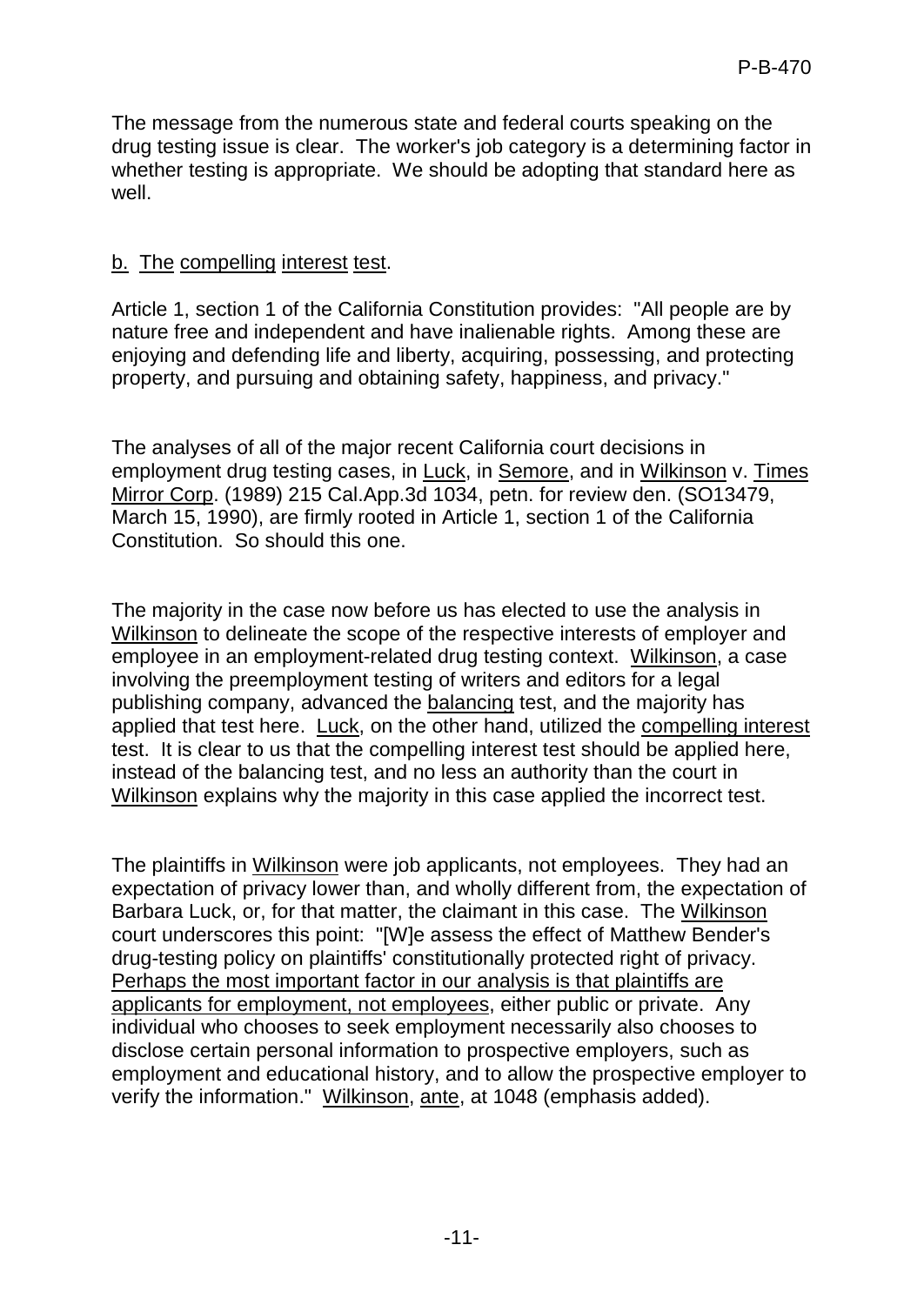The Luck court is also emphatic on this point. In rejecting Southern Pacific's argument that drug testing was justified under the facts of that case, the court stated: "The constitutional right to privacy does not prohibit all incursion into individual privacy, but provides that any such intervention must be justified by a compelling interest (citations omitted). This test places a heavier burden on Southern Pacific than would a Fourth Amendment privacy analysis, in which the permissibility of a particular practice is judged by balancing its intrusion on the individual's Fourth Amendment interests against its promotion of legitimate governmental interests (citations omitted). Although Southern Pacific urges us to use the Fourth Amendment test, we see no reason to depart from existing precedent applying the compelling interest test in cases arising under Article 1, section 1 of the State Constitution." Luck, ante, at 20. In a footnote immediately following this quoted material, the Luck court, quoting and relying on Wilkinson, expressly reaffirms the applicability of the compelling interest test, noting that the analysis in Wilkinson was predicated on the plaintiffs' status as preemployment job applicants, not as employees.

The majority has attempted to justify its reliance on the balancing test in Wilkinson by analyzing the matter in terms of a diminished expectation of privacy. We are not in accord with this analysis, and for several reasons. Wilkinson itself expressly disavows this rationale (Wilkinson, ante, at 1048). Nearly every drug-testing case we have found which discusses this issue grounds its analysis in the type of work performed by the party opposing testing, not in the locus where the work is performed (see e.g. discussion of cases ante at pp. 2-3 of dissent, where each reviewing court raised questions about the propriety of drug testing for certain job categories notwithstanding that those job duties were performed in a hazardous or sensitive location). And we think that the diminished expectation rationale is particularly inapplicable in this case, where the employer actively and regularly encouraged in the claimant the belief that it had no interest in the results of a drug test. For almost all of the claimant's four years on the job, this employer either did not pay attention to the results, or it did not bother to request a drug test in the first place.

The claimant in this case had been encouraged by the employer to believe that his marijuana usage, on his own time and away from the employer's facilities, was not a job-related matter (Precedent Decision P-B-189). The claimant was using marijuana recreationally when he was hired, and a preemployment drug test revealed traces of marijuana in his system.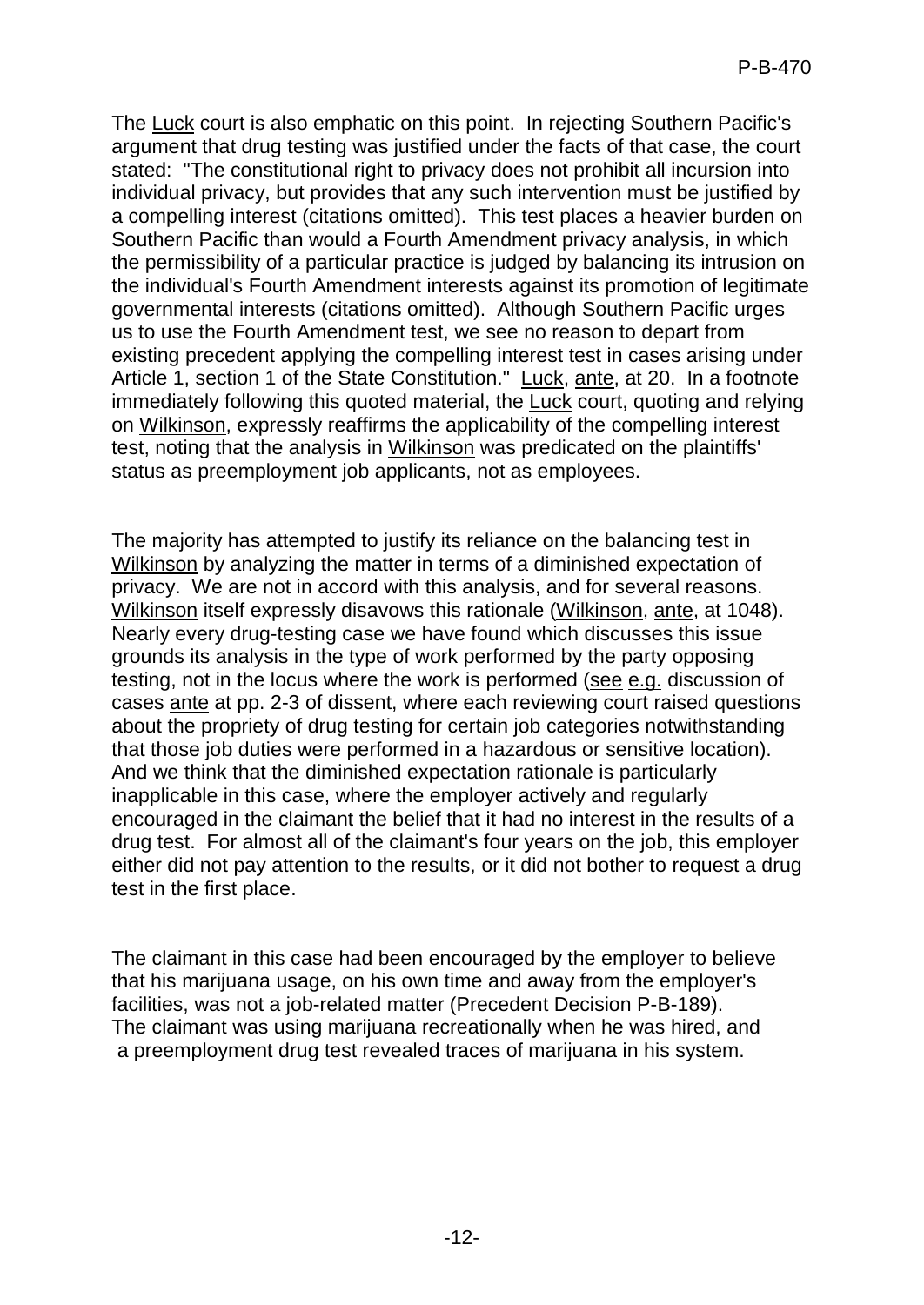He was hired anyway. In May 1988 he was discharged after another positive drug test, but the employer rehired him after he filed a claim for unemployment insurance benefits and collected for a week or so. The employer thought the claimant was a good worker, and it permitted the claimant on a regular basis to forgo the urinalysis portion of any physical exam. Our reading of the record further indicates that the employer then unexpectedly accelerated the scheduling of the final physical examination and told the claimant, for the first time, that he would now be required to submit to a urinalysis.

Both the court in Wilkinson and the court in Luck agree that the operative test in an in-term employment relationship is not the balancing test in Wilkinson. We think that the majority has erroneously used the balancing test in reaching its conclusion. The compelling interest test in Luck is the correct test.

We can find no compelling interest, established in this record by the employer, sufficient to violate this housekeeper's privacy.

### C. Random test.

It is unclear to us in what fashion the majority has resolved the issue of the test's randomness. In the fifth paragraph of their statement of facts the majority concludes that it was a regularly scheduled test, while in the eighth they apparently conclude that it was unscheduled. That eighth paragraph seems to find, as the employer testified at the hearing, that drug tests were ordered randomly.

Since this final physical in our view was accelerated and was outside of the employer's testing schedule, and since no competent evidence appears in the record to justify an unscheduled test (see Precedent Decision P-B-454), this test was random. According to the then-majority's analysis of the issues in Precedent Decision P-B-454, a random drug test required by an employer without reasonable suspicion was by definition not a reasonable requirement of an employee. A refusal to submit to an unreasonable employer request would not be insubordination and therefore would not be misconduct.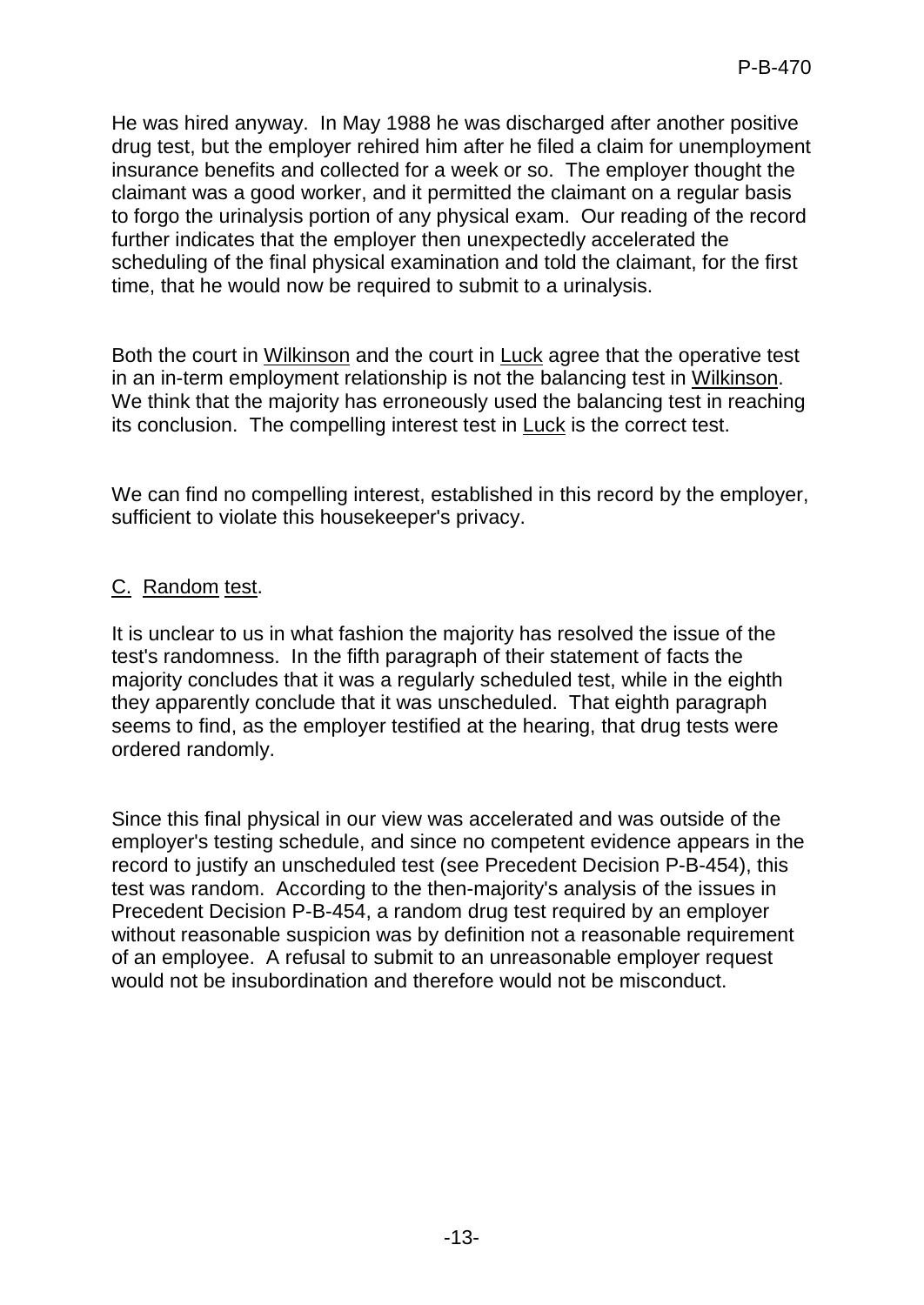d. The right of privacy.

Article 1, section 1 of the State Constitution, as amended by the electorate in 1972, derives its legislative history essentially from the voter information pamphlet (White v. Davis (1975) 13 Cal.3d 757, 775). The language of the amendment the voters of California adopted, which we have quoted above, and of the ballot argument in support of the amendment, is instructive on the importance of the issue we are trying to protect.

The ballot argument provides in pertinent part:

"The proliferation of government snooping and data collecting is threatening to destroy our traditional freedoms. Government agencies seem to be competing to compile the most extensive sets of dossiers of American citizens. Computerization of records makes it possible to create 'cradle-to-grave' profiles on every American.

"At present there are no effective restraints on the information activities of government and business. This amendment creates a legal and enforceable right of privacy for every Californian." (Emphasis in original.)

The argument goes on to state:

"The right of privacy is the right to be left alone. It is a fundamental and compelling interest. It protects our homes, our families, our thoughts, our emotions, our expressions, our personalities, our freedom of communion, and our freedom to associate with the people we choose. It prevents government and business interests from collecting and stockpiling unnecessary information about us and from misusing information gathered for one purpose in order to serve other purposes or to embarrass us."

The collection and testing of urine samples intrude upon reasonable expectations of privacy (Wilkinson, ante, at 1048; Skinner v. Railway Labor Exec.Assn. (1989) 489 U.S. \_\_\_, \_\_\_, 103 L.Ed.2d 639, 659-660). The California Supreme Court has held that the taking of a urine sample invokes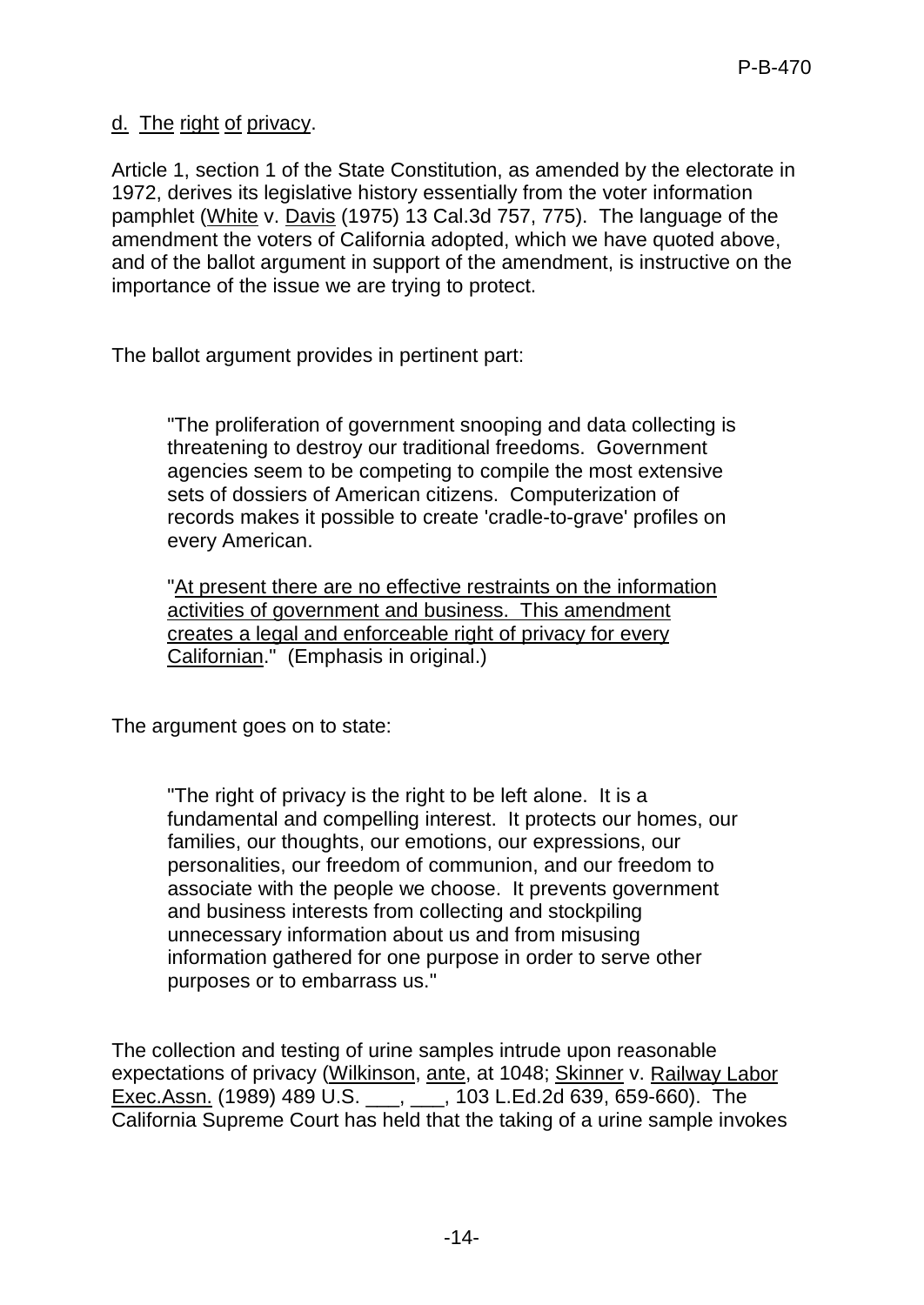". . . privacy and dignitary interests protected by the due process and search and seizure clauses . . . ." (People v. Melton (1988) 44 Cal.3d 713, 739 fn.7, cert. den. \_\_\_ U.S. \_\_\_, 102 L.Ed.2d 346.) Furthermore, the California courts have consistently found a state and federal constitutional right of privacy even though such a right was not enumerated in either constitution, and our courts have consistently read the right of privacy as expansive (Central Valley Chap. 7th Step Foundation v. Younger (1979) 95 Cal.App.3d 212, 234).

The Fourth District in Semore V. Pool, ante, directly addressed some of the policy considerations involved in a refusal to submit to a drug test, a case that like Luck also arose in a wrongful termination setting. The court in Semore stated that such a refusal advanced a public policy interest wholly different from the narrower interest that the Supreme Court had found to be insufficiently fundamental in Foley v. Interactive Data Corp. (1988) 47 Cal.3d 654. "We think . . . that there is a public policy concern in an individual's right to privacy. [Semore's] right not to participate in the drug test is a right he shares with all other employees. In asserting the right, he gives it life. While rights are won and lost by the individual actions of people, the assertion of the right establishes it and benefits all Californians in the same way that an assertion of a free speech right benefits all of us." Semore, ante, at 1097.

That court also foreclosed the argument whether a worker's consent to be tested could be used to compel a drug test contrary to public policy. "While plaintiff could contractually agree not to assert his right to privacy, we think it clear that the employer could not use such an agreement to circumvent the public policy favoring privacy, and the employer could not successfully enforce such a contractual agreement if it intruded on plaintiff's right to privacy." Ibid.

The majority in our view misperceives the nature of this constitutionally protected freedom and liberty. The individual's right to freedom of speech, or the right to petition government for the redress of a grievance, or the right to be free from unwanted intrusions into one's privacy, are all rights that inhere in the person. They are not what is left over after government officials, or an employer, mark off the extent of their interest. We do not believe that the right of privacy, or any comparable right, can be extinguished for the employer's convenience, or when its existence would jeopardize a result in a case.